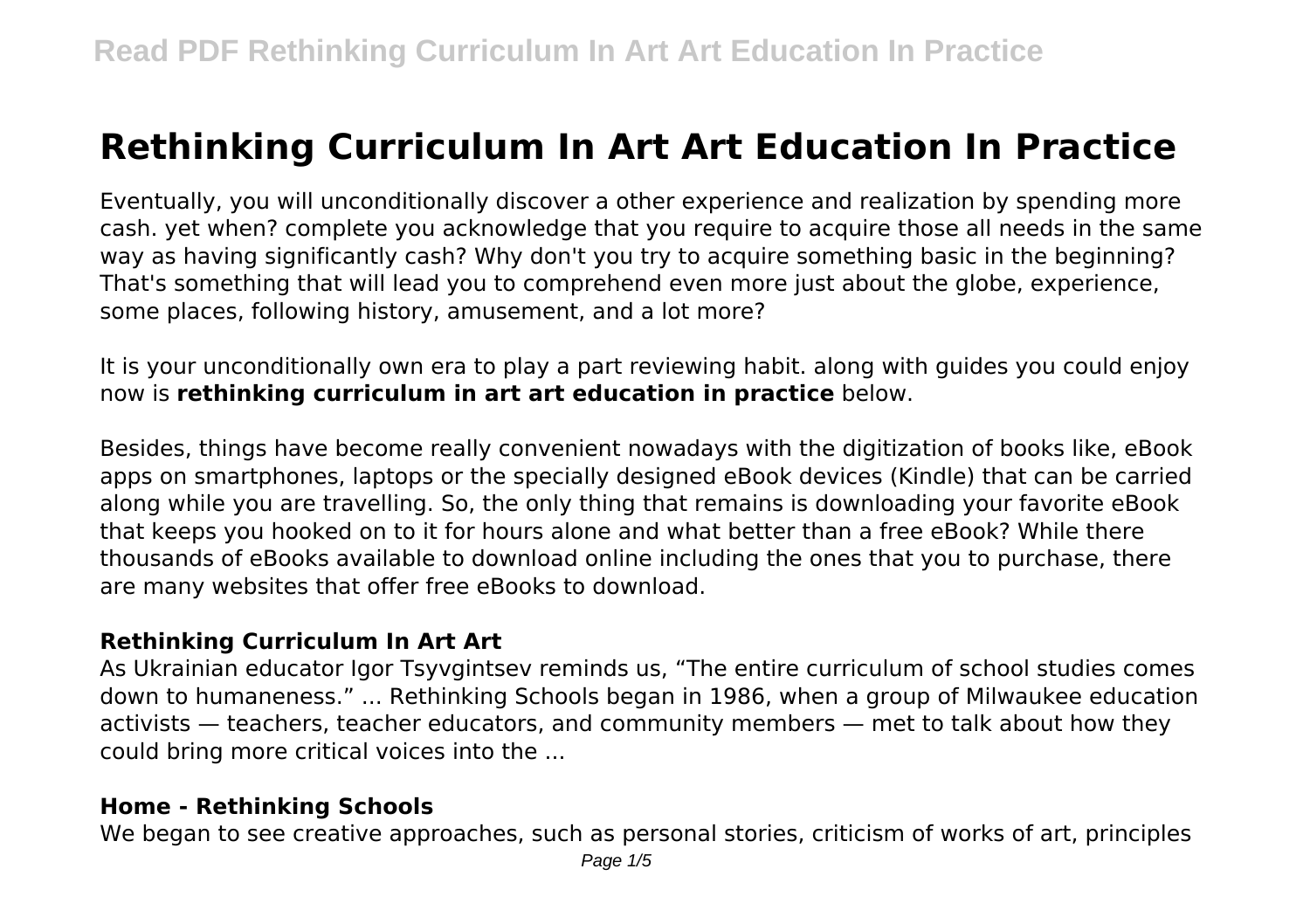and codes, dialogic justifications, appreciative inspiration being used to teach the thought processes of nursing and to enter into our lexicon as frames of reference for nursing knowledge.

#### **Rethinking Carper's personal knowing for 21st century ...**

After 22 years as a classroom teacher, plus time spent as an instructional coach and curriculum designer, Uram took on this new position just three years ago, when it was first created. Passionate about the intentional integration of technology, she views the role as essential to amplifying learning and a key element in her district's five ...

# **Why This Large Illinois District Is Rethinking Its ...**

The Zinn Education Project promotes and supports the teaching of people's history in middle and high school classrooms across the country. Based on the lens of history highlighted in Howard Zinn's best-selling book A People's History of the United States, the website offers free, downloadable lessons and articles organized by theme, time period, and reading level.

# **Teaching People's History | The Zinn Education Project**

ConnectED, VCU's general education curriculum, seeks to provide a diverse student body with a broad base of knowledge and the intellectual skills to participate actively in a changing world. ... Rethinking Popular, Visual and Media Culture 1: ARTH 201. Banned! Art and Controversy : CREA 201. The Creative Economy 1: DANC 230. Dance in ...

# **General education curriculum < Virginia Commonwealth ...**

An enlarged managerial class, eager for the knowledge that would help them climb the ladders of the new knowledge economy, turned books like Theory Z (Ouchi, 1981), The Art of Japanese Management (Pascale and Athos, 1981) and In Search of Excellence (Peters and Waterman, 1982) into best-sellers. Supply was fuelled by management consultancies.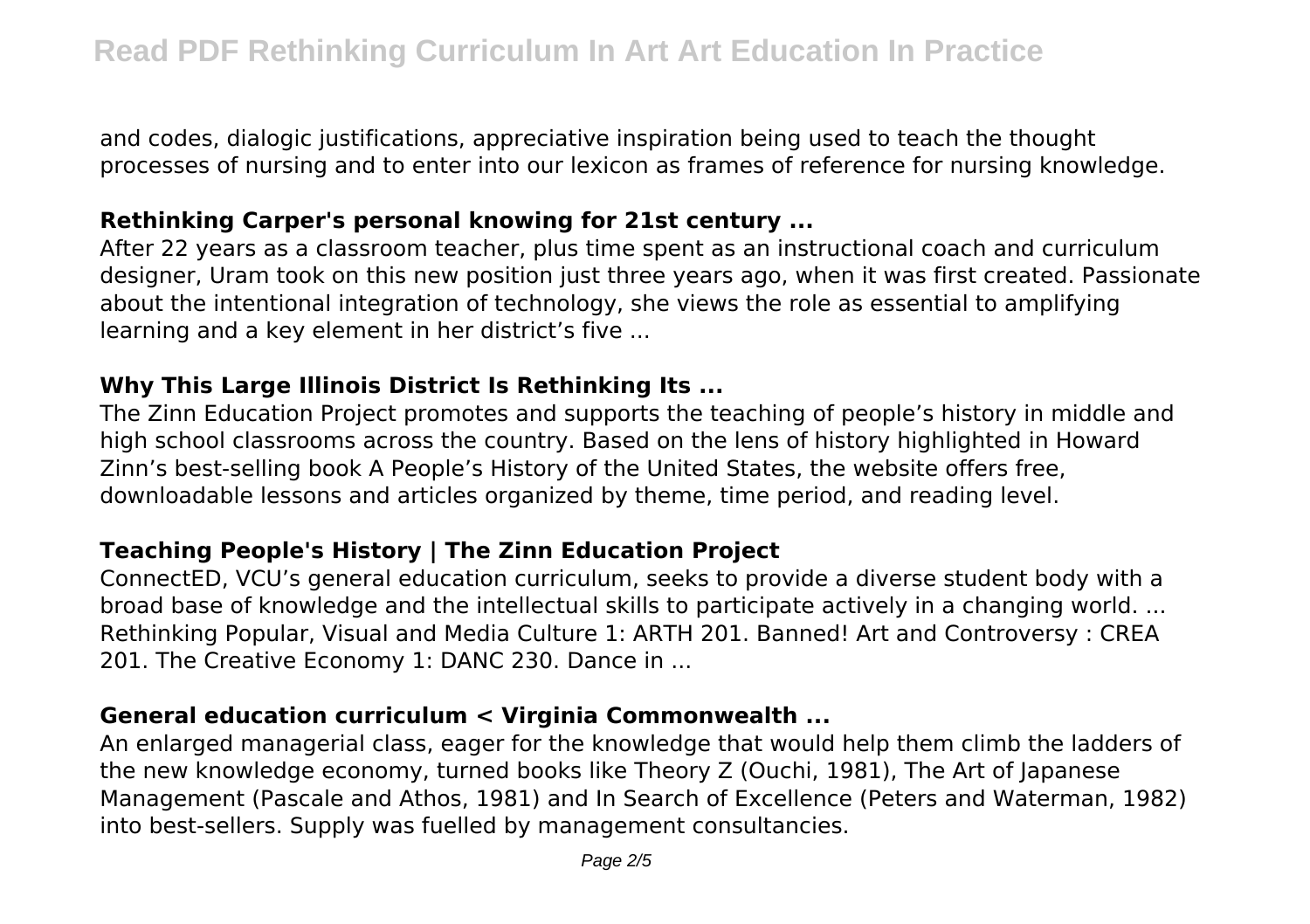#### **Unfreezing change as three steps: Rethinking Kurt Lewin's ...**

Making Connections: The General Education Curriculum. The University of North Carolina at Chapel Hill strives to cultivate the range of skills, knowledge, values, and habits that will allow graduates to lead personally enriching and socially responsible lives as effective citizens of rapidly changing, richly diverse, and increasingly interconnected local, national, and worldwide communities.

#### **General Education Curriculum and Degree Requirements ...**

• Three layers of curriculum: national core curriculum, municipal curriculum, school curriculum and year plan • All these are created in an open, extensive and interactive process – curriculum is more a process than a product • Curriculum is a strategic document and it reflects our best understanding of humanity, society and learning; it

#### **CURRICULUM IN FINLAND**

The Subtle Art of Not Giving a F\*ck: A Counterintuitive Approach to Living a Good Life Mark Manson (4.5/5) Free. Present Over Perfect: ... To plug the gap between the needs of the learner, the society and the curriculum content, rethinking in the area of curriculum development appears to be unavoidable 10. Seldom talk of curriculum goals ...

#### **Philosophy and Curriculum - SlideShare**

debate and rethinking which will be an essential part of successful implementation. A Curriculum for Excellence challenges us to think differently about the curriculum and it permits professionals to plan and act in new ways: it poses challenges for learning and teaching, and the purposes and structures of programmes of study. This publication will

# **a curriculum for excellence - Education Scotland**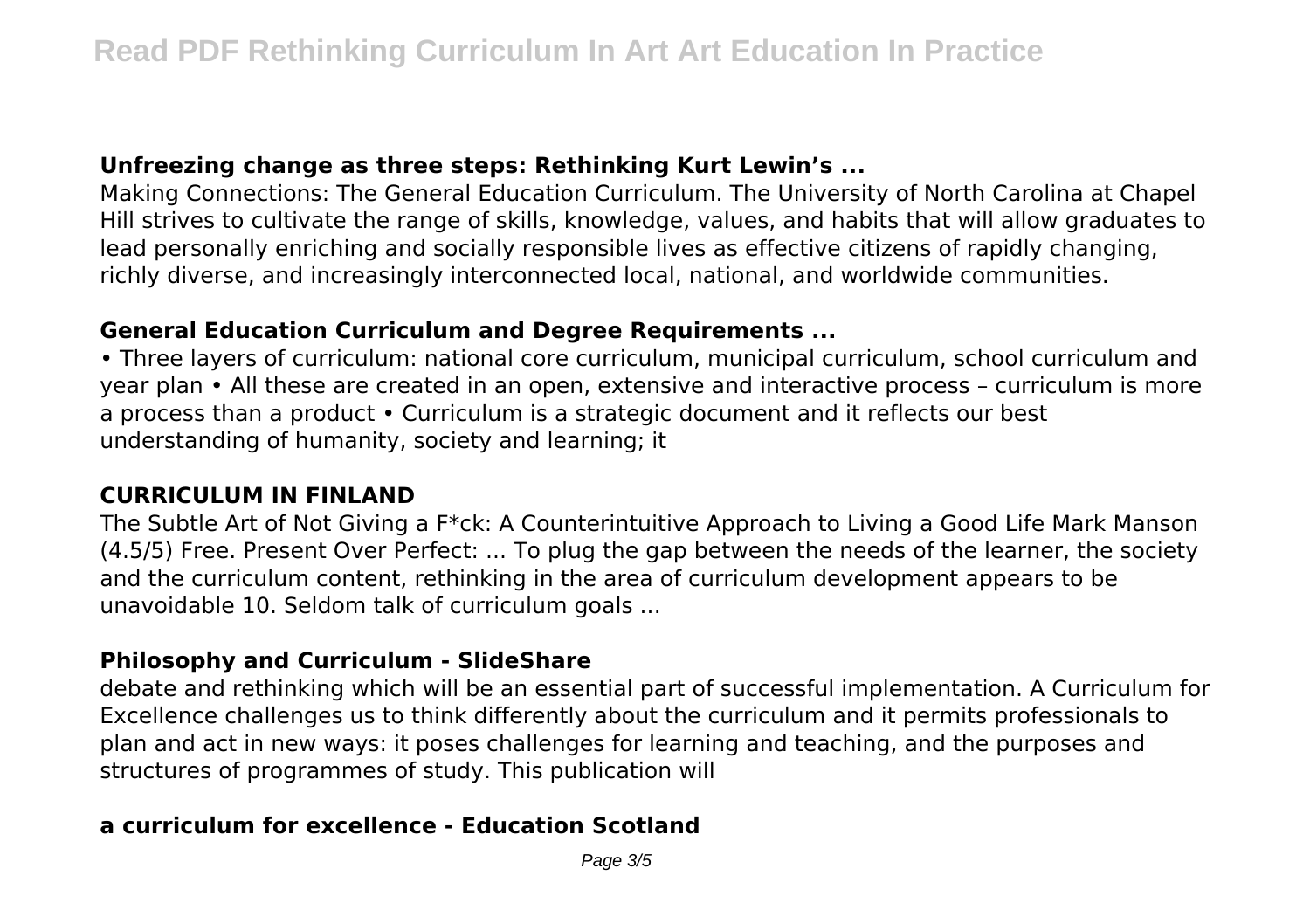In order to acquire the fundamental skills and cultural background that are the marks of an educated person, all undergraduate students at Texas State complete a 42 semester credit hour program of general education core curriculum courses, which serves as the common foundation for all majors and accounts for about 35 percent of the approximately 120 semester credit hours required for a ...

#### **General Education Core Curriculum - Texas State University**

the difficulty of what they are learning. All levels of DOK have a place in a rigorous curriculum. Completely aligned standards and assessments require an assessment system designed to measure in some way the full range of cognitive complexity within each specified content standard.

# **Bloom's Taxonomy and Depth of Knowledge (DOK) - Rethinking ...**

Rethinking Art History (4) Critical evaluation of the historical formation and methods, practices, and disciplinary commitments of art history, encompassing both earlier aesthetic paradigms and new directions in art history and visual culture, with attention to key developments such as iconology, formalism, the social history of art, and global ...

# **Visual Arts - University of California, San Diego**

NoKidsinPrison uses art to model, imagine and advocate for alternatives to youth incarceration by lifting up the voices of youth most impacted by the criminal justice system through art and culture. ... A collaboration between Rethinking Schools and Teaching for Change PO Box 73038 Washington, D.C. 20056 Phone: 202-588-7205 | Email: zep ...

# **Teaching Materials Archive - Zinn Education Project**

Executive Education has returned to on campus programming. For the latest on COVID-19 policies, including FAQs about participating in an on-campus program, please visit our Executive Education